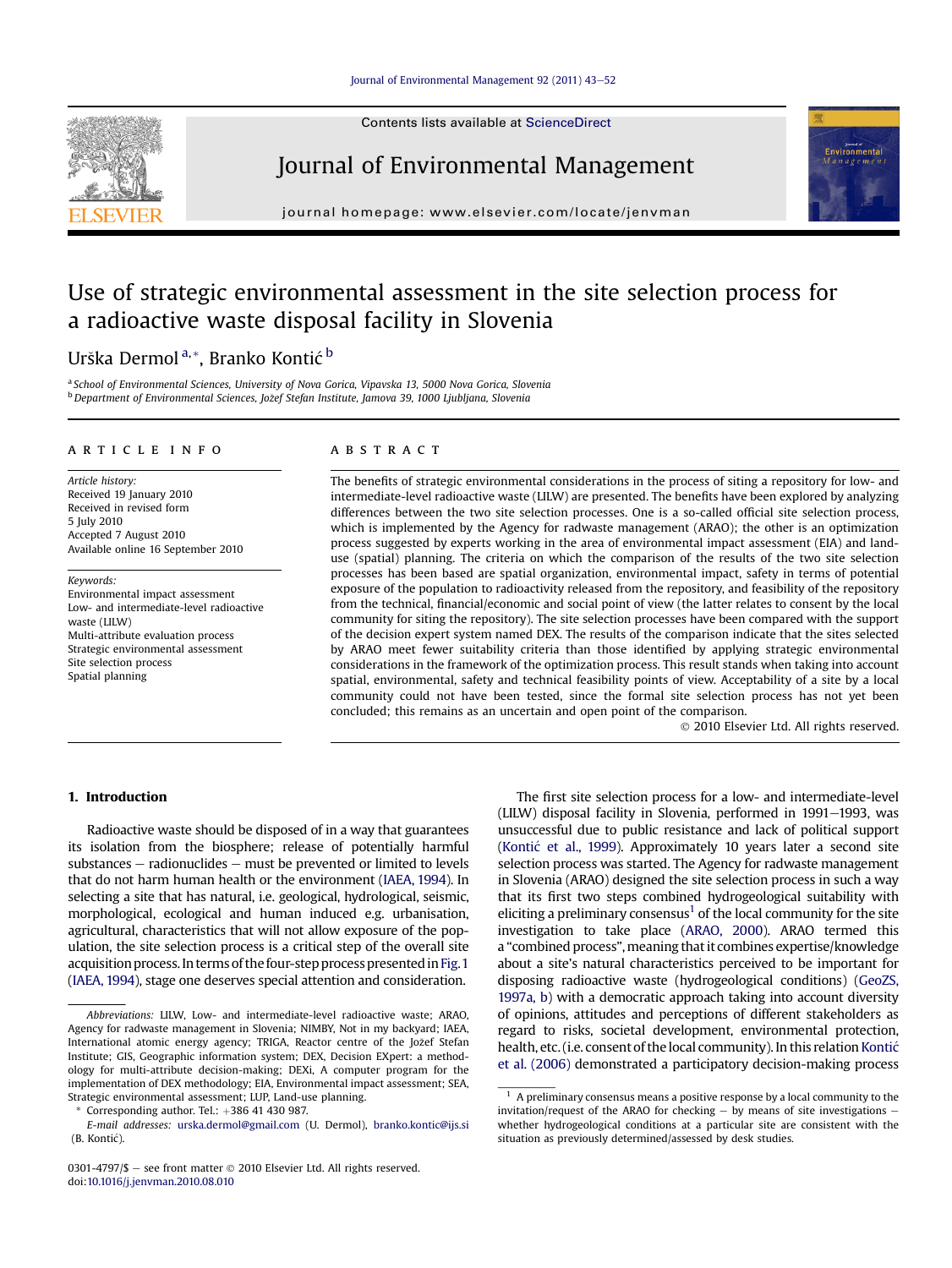<span id="page-1-0"></span>

Fig. 1. Steps in the site selection process (summarized from [IAEA, 1994](#page--1-0)).

involving the authorities at local level, experts, and the public, with a strong potential for achieving agreement between the parties involved. A weak point in the ARAO's combined process is that a significant number of hydrogeologically suitable areas may be lost after the second stage of the process if local communities reject proposals for siteinvestigations on their territory. Thisloss of potential sites from further consideration actually happened during the second site selection process, resulting in only a few candidate sites (territories). Speaking from the site selection process point of view, it is important to note that such an approach can easily result in the final selection of a site which has the consent of the local community but is less suitable from a number of other points of view, e.g. economic, land-use (agricultural, residential, recreational, etc.), nature protection, etc. In such a case, the resulting site may not be optimized in terms of applied suitability criteria, i.e. environmental, economical, technical, spatial (land-use) and safety [\(Watson, 1981\)](#page--1-0). In order to check this hypothesis we designed a study to explore Slovenian territory in the context of its suitability for disposing LILW, taking into account all the above-mentioned criteria. The resulting suitable sites were compared with the sites that resulted from the ARAO site selection process. The comparison has been performed as a pre-stage of the strategic environmental assessment (SEA) associated with the plan for constructing a LILW repository in Slovenia. The reason for such an approach was the ambiguity in the formal SEA procedure in Slovenia which does not explicitly require prior, early planning stage comparison of site alternatives for the implementation of a plan/ policy/programme, as is the praxis in other countries, e.g., Denmark, UK, Netherlands, USA [\(Morrison et al., 1996; The League of Women](#page--1-0) [Voters Education Fund, 1993; Therivel, 2004](#page--1-0)).

The two sets of sites were compared using DEX ([Bohanec, 2003,](#page--1-0) [1995](#page--1-0)). DEX enables an analyst to be systematic, comprehensive, and scientifically sound, maintaining clarity and transparency of the overall process for the purpose of subsequent auditing by any stakeholder. More about DEX is available in [Appendix 1.](#page--1-0)

#### 2. Site selection processes

2.1. The ARAO combined process

The key steps of this process are:

a) A preliminary assessment of hydrogeological conditions of the Slovenian territory in the context of constructing a LILW disposal facility [\(ARAO, 2002\)](#page--1-0). The result of this step is a map of potentially suitable areas ([Fig. 2\)](#page--1-0).

- b) The next step is involvement of a local community in the process by establishing a "local partnership" with the ARAO. The latter provides a request to local communities to allow site investigations and an invitation to participate in the process of further confirming the suitability of sites. The invitation to start a local partnership is sent to communities in all identified areas from step one.
- c) Preliminary consideration of safety, social, and economic aspects for all the sites where responses by the local communities in the previous step were positive. The result of this consideration is selection of a small number of sites for detailed investigations, that are to be performed in the next (final) step.
- d) Detailed site investigations. More detailed investigations follow (check of geological properties, analysis of construction feasibility, evaluation of environmental characteristics, etc.) at the sites where local partnership was successfully established and where preliminary safety, social and economic aspects confirmed the suitability of the sites.

The preliminary safety, social and economic considerations were carried out at 12 potential sites in 5 communities [\(ARAO, 2005](#page--1-0)). Of these five communities, three concluded local partnerships with the ARAO. Later on, one community withdrew its consent due to public resistance and disagreement between citizens and politicians (mayor and municipality council were in favor of the partnership with the ARAO, while the citizens were against). Only two communities are involved in the siting process, having valid local partnerships with the ARAO. The partnership provides financial compensation of around  $\in$  2.3 million annually for the community to compensate for willingness and actual work in the context of collaboration with the ARAO in further investigation of the sites that are situated on the municipality's territory. These two communities are in the municipalities of Krsko and Brezice. Eventually, two sites were identified as suitable sites for the repository  $-$  see [Fig. 3.](#page--1-0)

#### 2.2. The optimization process

This alternative process builds on environmental impact assessment (EIA) (strategic level) and land-use planning expertise. The key steps are:

a) Step one  $-$  approach: The whole Slovenian territory is checked for LILW disposal facility site suitability ([Dermol, 2006\)](#page--1-0). The evaluation is based on environmental vulnerability, spatial attractiveness and spatial suitability modeling that makes a framework of the Slovenian land-use planning process [\(Koblar et al., 1997; Maru](#page--1-0)š[i](#page--1-0)č, 1993, 1997; Marušič [et al., 2004;](#page--1-0) [Mlakar and Maru](#page--1-0)s[i](#page--1-0)c[, 2000](#page--1-0)). The main advantage of the approach is that it can provide guidelines for allocating activities and act as a controlling instrument for development proposals. The approach of analyzing and combining environmental vulnerability and spatial attractiveness into spatial suitability has been practiced in Slovenia since the early 1990s. The concept is that it is possible to evaluate the attraction of a certain piece of land for a particular activity together with the vulnerability of a particular environmental component on the very same piece of land to the impact of the same activity. By superimposing these two values we obtain an indication as to which piece of land is better or worse/more or less suitable for the allocation of a particular activity. When making this analysis using GIS it is easy to identify geographically better and worse sites. The approach is now standardized in the framework of LUP in Slovenia  $-$  see [Fig. 4.](#page--1-0) According to the structure